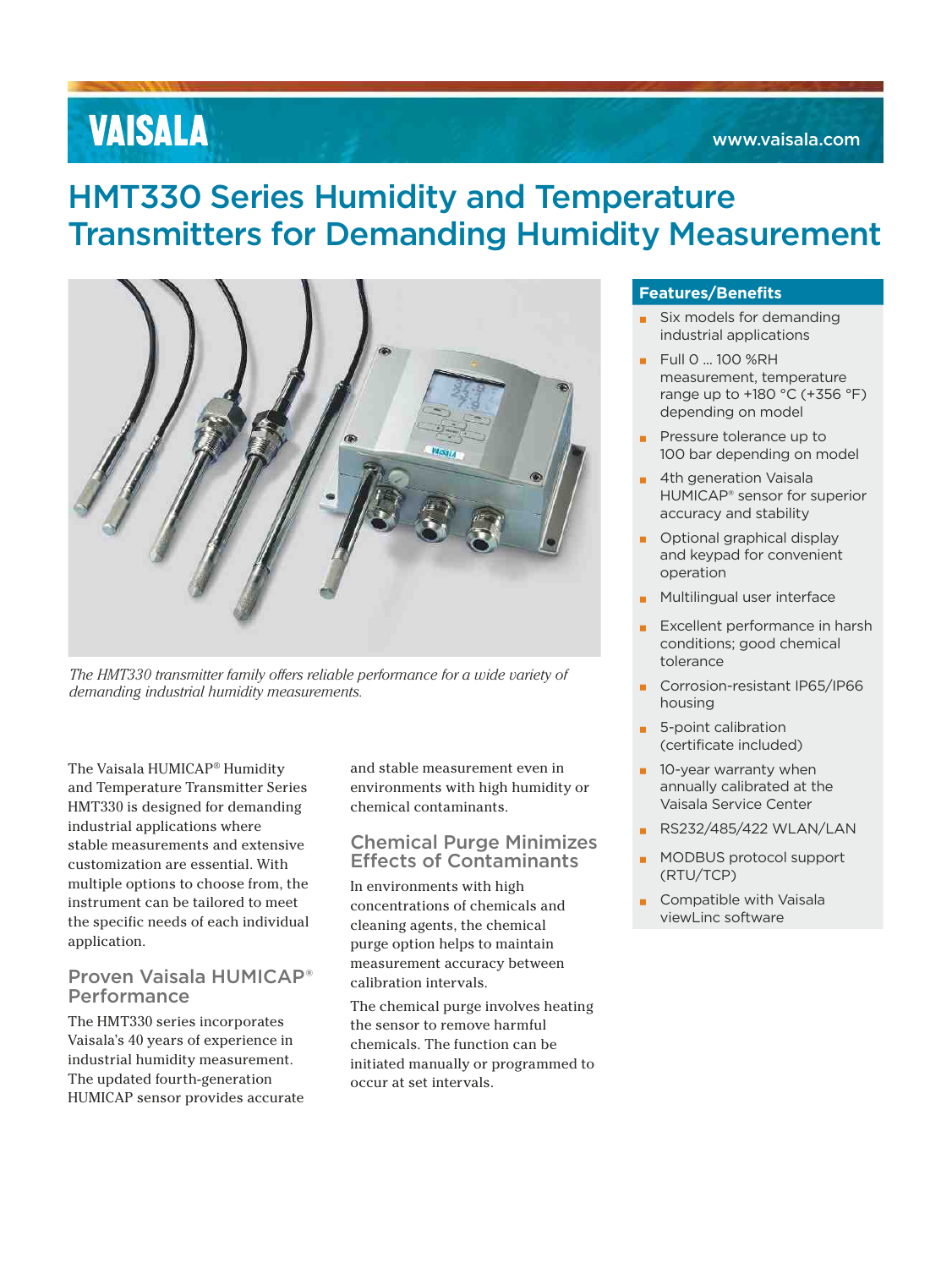# Wide Range of Installation **Options**

The wide variety of measurement probes, several installation accessories, and universal mains and DC power options make the instruments easy to install in various locations and kinds of environment; walls, poles, pipelines, and ducts, for example. The input/output cable can be fed through the back of the transmitter, which is a useful feature, especially for cleanroom installations.

The HMT330 series includes six models:

- HMT331 for wall-mounted applications
- HMT333 for ducts and tight spaces
- HMT334 for high-pressure and vacuum applications
- HMT335 for high-temperature applications
- HMT337 for high-humidity applications
- HMT338 for pressurized pipelines

With multiple options to choose from, including local display, the HMT300 series can be tailored to meet the specific needs of each individual application. This device is designed to integrate seamlessly with the Vaisala viewLinc Environmental Monitoring System, which is a Part 11/Annex 11 compliant software that can be easily implemented following the GAMP5 guidelines.

## Graphical Display of Measurement Data and Trends for Convenient Operation

The HMT330 series features an optional numerical and graphical display with a multilingual menu and keypad. It allows users to easily monitor operational data, measurement trends, and access measurement history for the past 12 months.

The optional data logger, with real-time clock, makes it possible to generate over four years of measurement history, and zoom in on any desired time or time frame.

The display alarm allows any measured parameter to be tracked, with freely configurable low and high limits.

### Versatile Outputs and Data Collection

The HMT330 can support up to three analog outputs; an isolated galvanic power supply and relay outputs are also available.

For serial interface the USB service cable, RS232, and RS485/422 can be used.

HMT330 is also capable of applying the MODBUS communication protocol and, together with an appropriate connection option, provides either MODBUS RTU (RS485) or MODBUS TCP/IP (Ethernet) communication.

The data logger, with real-time clock and battery backup, guarantees reliable logging of measurement data for over four years. The recorded



*The display shows measurement trends and over four years of real-time measurement history.*

data can be viewed on the local display or transferred to a PC with Microsoft Windows® software. The transmitter can also be connected to a network with an optional (W)LAN interface, which enables a (wireless) Ethernet connection. A USB service cable makes it easy to connect the HMT330 to a PC via the service port.

# Flexible Calibration

The HMT330 instruments are calibrated at five humidity points at the factory and come with a calibration certificate that meets all the relevant traceability and compliance requirements.

A quick, one-point field calibration can be performed with the handheld HM70 meter. A two-point field calibration can be performed, for example, with the HMK15 salt bath calibrator in a controlled environment. The transmitter can also be sent to Vaisala for recalibration, and accredited ISO/IEC17025 calibrations and special calibrations are available.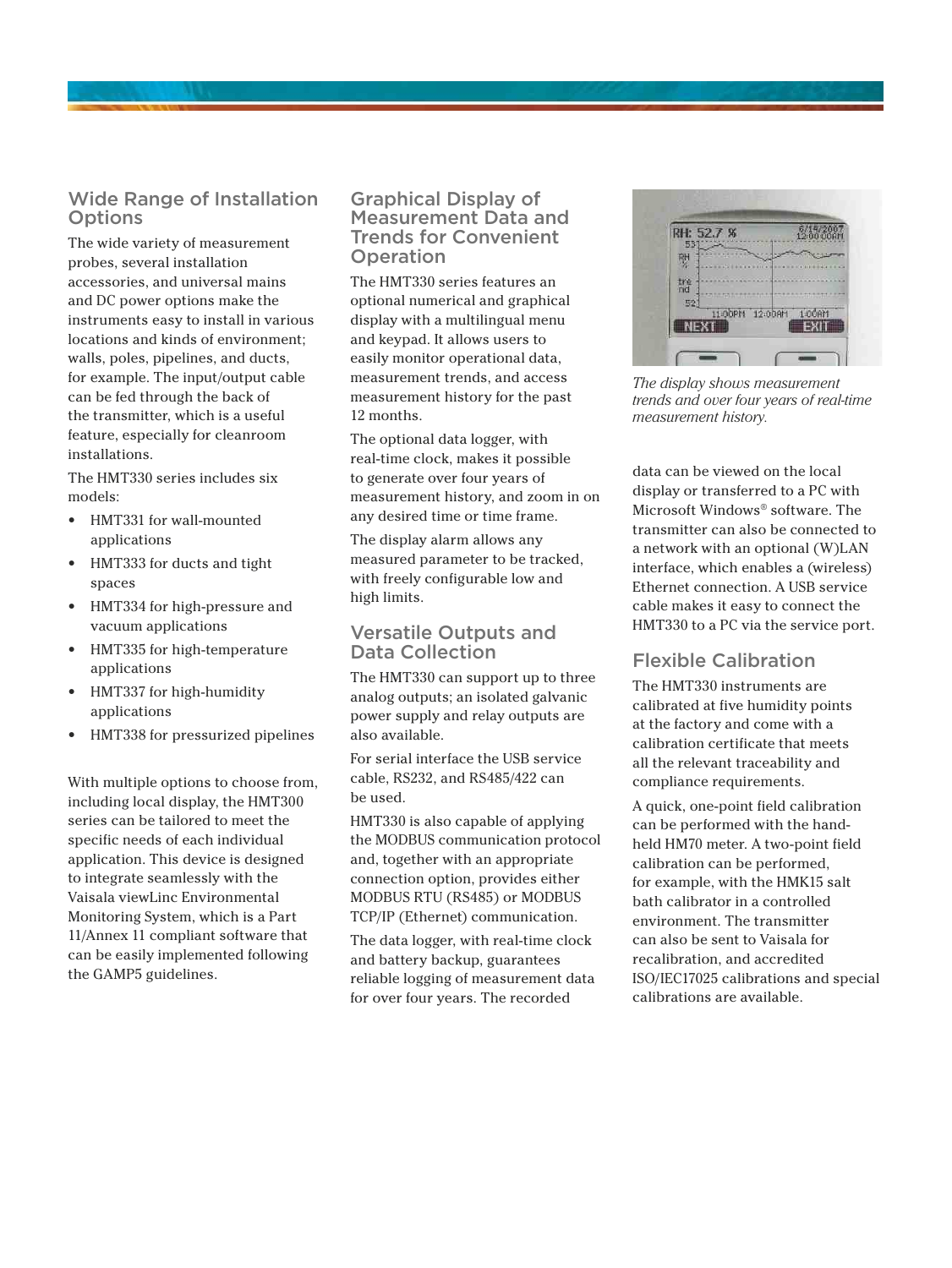# Technical Data

#### **Performance**

| RELATIVE HUMIDITY                                                  |                                                         |
|--------------------------------------------------------------------|---------------------------------------------------------|
| Measurement range                                                  | $0100\%$ RH                                             |
| Accuracy (including non-linearity, hysteresis, and repeatability)  |                                                         |
| with Vaisala HUMICAP® 180 or 180R*                                 | for typical applications                                |
| with Vaisala HUMICAP® 180C or 180RC*                               | for applications with                                   |
|                                                                    | chemical purge/warmed probe                             |
| with Vaisala HUMICAP <sup>®</sup> 180VC                            | catalytic sensor                                        |
|                                                                    | with chemical purge for                                 |
|                                                                    | $H_2O_2$ environments                                   |
| at +15  +25 $^{\circ}$ C (59  +77 $^{\circ}$ F)                    | $\pm 1$ %RH (0  90 %)                                   |
|                                                                    | $\pm 1.7$ %RH (90  100 %RH)                             |
| at -20  +40 °C (-4  +104 °F)                                       | $\pm(1.0 + 0.008 \times \text{reading})$ %RH            |
| at $-40$ $+180$ °C $(-40$ $+356$ °F)                               | $\pm(1.5 + 0.015 \times \text{reading})$ %RH            |
| Factory calibration uncertainty $(+20\degree\text{C})$             | $\pm 0.6$ %RH (0  40 %RH)                               |
|                                                                    | $\pm 1.0$ %RH (40  97 %RH)                              |
|                                                                    | (Defined as $\pm 2$ standard deviation limits. Small    |
|                                                                    | variations possible; see also calibration certificate.) |
| Response time (90%) at +20 °C (+68 °F) 8 s/17 s** with grid filter |                                                         |
| in still air                                                       | $20 s/50 s^{**}$ with grid + steel netting filter       |
|                                                                    | 40 s/60 s** with sintered filter                        |
| *HUMICAP 180R or 180RC recommended                                 |                                                         |
| ** with HUMICAP 180R or 180RC or 180VC sensor                      |                                                         |
| <b>TEMPERATURE</b>                                                 |                                                         |
| Accuracy at $+20$ °C ( $+68$ °F)                                   | $\pm 0.2$ °C ( $\pm 0.36$ °F)                           |
| Accuracy over temperature range (measurement range                 |                                                         |
| depends on model)                                                  |                                                         |
|                                                                    |                                                         |
| $rac{\Delta}{0.7}$ C                                               |                                                         |

-0.6 -0.5 -0.4  $-0.3$  $-0.2$  $0$ <br>-0.1 0.1 0.2 0.3 0.4 0.5 0.6

#### Temperature sensor Pt100 RTD Class F0.1 IEC 60751

**Other available variables** (model-dependent)

dew point temperature, mixing ratio, absolute humidity, wet bulb temperature, enthalpy, water vapor pressure

0├<del>─├─┼─┼─┼─┼─┼─┼─┼─┼─┼─┼─┼─┼─┼─┼─┼─┼</del>─┼─┼─┼─┼─<del>┼</del>

-80 -60 -40 -20 <sup>0</sup> <sup>20</sup> <sup>40</sup> <sup>60</sup> <sup>80</sup> <sup>100</sup> <sup>120</sup> <sup>140</sup> <sup>160</sup> <sup>180</sup> -0.7

# **Inputs and Outputs**

| Operating voltage                                              | 10  35 VDC, 24 VAC ±20%                     |
|----------------------------------------------------------------|---------------------------------------------|
| with optional power supply module                              | 100  240 VAC, 50/60 HZ                      |
| Power consumption at +20 $^{\circ}$ C (U <sub>in</sub> 24 VDC) |                                             |
| RS232                                                          | max. 25 mA                                  |
| $U_{\text{out}}$ 2 x 0  1 V/0  5 V/0  10 V                     | max. 25 mA                                  |
| $I_{out}$ 2 x 0 $\ldots$ 20 mA                                 | max. 60 mA                                  |
| display and backlight                                          | $+20 \text{ mA}$                            |
| during chemical purge                                          | max. 110 mA                                 |
| during probe heating (HMT337)                                  | $+120 \text{ mA}$                           |
| Analog outputs (2 standard, 3rd optional)                      |                                             |
| current output                                                 | 0  20 mA, 4  20 mA                          |
| voltage output                                                 | 0 1 V, 0 5 V, 0 10 V                        |
| Accuracy of analog outputs at +20 °C                           | $\pm 0.05\%$ full scale                     |
| Temperature dependence of the                                  |                                             |
| analog outputs                                                 | $\pm 0.005\%$ /°C full scale                |
| External loads                                                 |                                             |
| current outputs                                                | $R_{L}$ < 500 ohm                           |
| $01V$ output                                                   | $R_1 > 2$ kohm                              |
| $0 \dots 5$ V and $0 \dots 10$ V outputs                       | $R_1 > 10$ kohm                             |
| Max. wire size                                                 | 0.5 mm <sup>2</sup> (AWG 20)                |
|                                                                | stranded wires recommended                  |
| Digital outputs                                                | RS232, RS485 (optional)                     |
| Protocols                                                      | ASCII commands, MODBUS RTU                  |
| Service connection                                             | RS232, USB                                  |
| Relay outputs (optional)                                       | 0.5 A, 250 VAC                              |
| Ethernet interface (optional)                                  |                                             |
| Supported standards                                            | 10BASE-T, 100BASE-TX                        |
| Connector                                                      | 8P8C (RJ45)                                 |
| IPv4 address assignment                                        | DHCP (automatic), static                    |
| Protocols                                                      | Telnet, MODBUS TCP/IP                       |
| WLAN interface (optional)                                      |                                             |
| Supported standards                                            | 802.11b                                     |
| Antenna connector type                                         | RP-SMA                                      |
| IPv4 address assignment                                        | DHCP (automatic), static                    |
| Protocols                                                      | Telnet, MODBUS TCP/IP                       |
| Security                                                       | WEP 64/128, WPA2/802.11i                    |
| Authentication / Encryption (WLAN)                             |                                             |
| Open / no encryption                                           |                                             |
| Open / WEP                                                     |                                             |
| WPA Pre-shared key / TKIP                                      |                                             |
| WPA Pre-shared key / CCMP (a.k.a. WPA2)                        |                                             |
| Optional data logger with real-time clock                      |                                             |
| Logged parameters                                              | max. four with trend/min/max values         |
| Logging interval                                               | $10$ sec. (fixed)                           |
| Max. logging period                                            | 4 years, 5 months                           |
| Logged points                                                  | 13.7 million points per parameter           |
| <b>Battery lifetime</b>                                        | min. 5 years                                |
| Display                                                        | LCD with backlight, graphical trend display |
|                                                                | of any parameter                            |
| Menu languages                                                 | English, Chinese, Finnish, French, German,  |
|                                                                | Japanese, Russian, Spanish, Swedish         |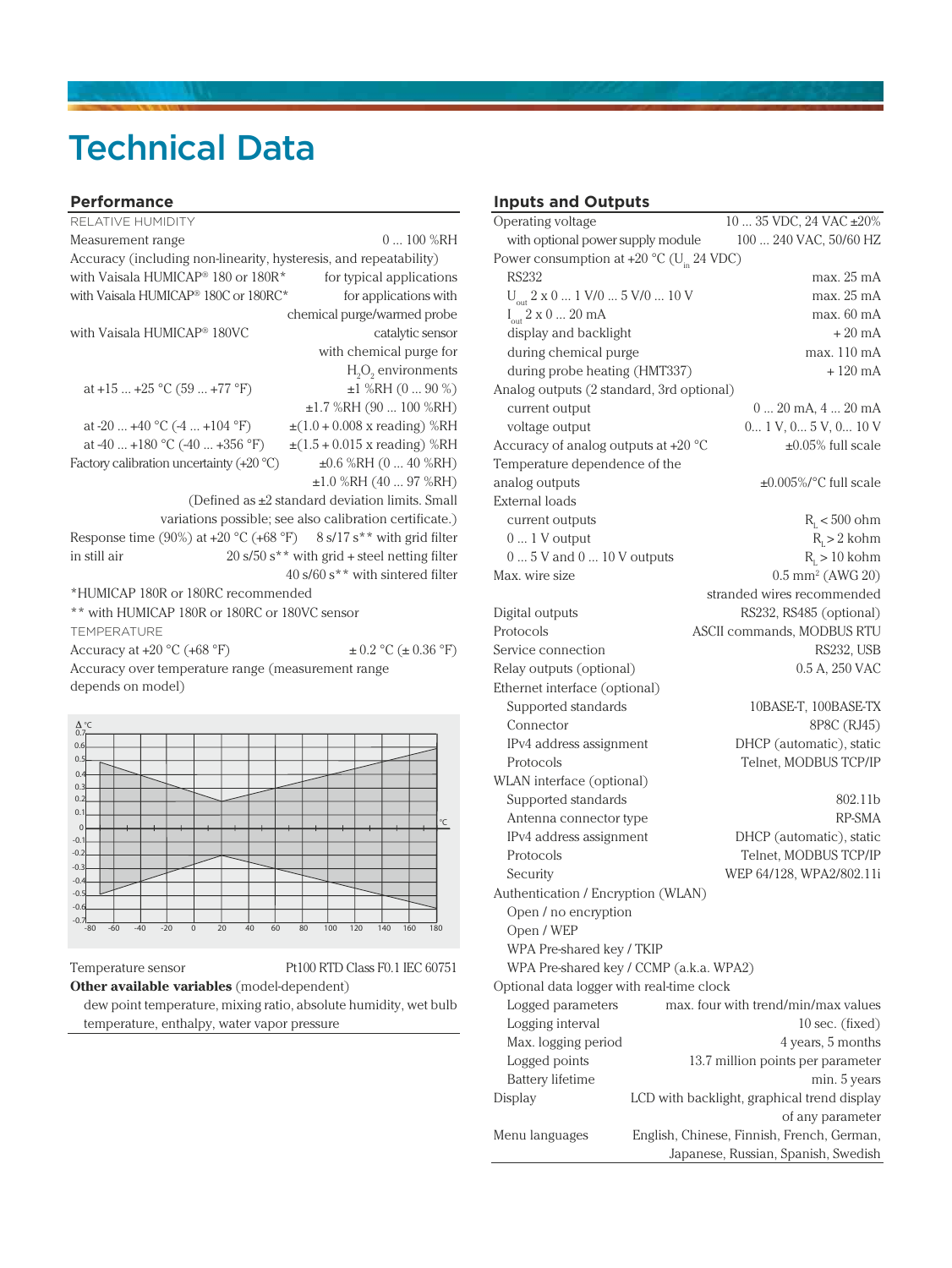

#### **Mechanics**

| Cable bushing                   | M20 x 1.5 for cable diameter                                      |
|---------------------------------|-------------------------------------------------------------------|
|                                 | $811$ mm/0.31 $$ 0.43"                                            |
| Conduit fitting                 | $1/2$ " NPT                                                       |
| User cable connector (optional) | M12 series 8-pin (male)                                           |
| option 1                        | female plug with $5 \text{ m}$ (16.4 ft.) black cable             |
| option 2                        | female plug with screw terminals                                  |
| Probe cable diameter            |                                                                   |
| HMT333 (+80 °C)                 | $6.0$ mm                                                          |
| other probes                    | $5.5 \text{ mm}$                                                  |
| Standard probe cable lengths    | $2 m$ , 5 m or 10 m                                               |
|                                 | (Additional lengths available,                                    |
|                                 | please see order forms for details)                               |
| Housing material                | G-AlSi 10 Mg (DIN1725)                                            |
| Housing classification          | IP 66                                                             |
|                                 | IP65 (NEMA4X) with local display                                  |
| Weight                          |                                                                   |
|                                 | depending on selected probe, cable and modules<br>$1.0 - 3.0$ kgs |

#### **Operating Environment**

| Operating temperature                            |                            |  |
|--------------------------------------------------|----------------------------|--|
| for probe                                        | same as measurement range  |  |
| for transmitter body                             | $-40+60$ °C $(-40140$ °F)  |  |
| with display                                     | $0+60$ °C (32  140 °F)     |  |
| Electromagnetic compatibility                    | Complies with EMC standard |  |
| EN61326-1, Industrial Environment                |                            |  |
| Note: Transmitter with display test impedance of |                            |  |
| 40 ohm is used in IEC61000-4-5 (Surge immunity)  |                            |  |

#### **Mounting Options**



*Mounting with Wall Mounting Kit\**



*Pole Installation with Installation Kit for Pole or Pipeline*

\*not mandatory for wall installations



Please contact us at www.vaisala.com/requestinfo

*Mounting Rain Shield with* 

*Mounting with DIN Rail Installation Kit*

*Installation Kit*

#### **Dimensions**



Transmitter with WLAN antenna







Distributed by: Acez Instruments Pte Ltd 2 Joo Koon Circle Singapore 629031<br>Tel: +65 62680100 | Fax: +65 62687286 email: sales@acez.com.sg

# $c\epsilon$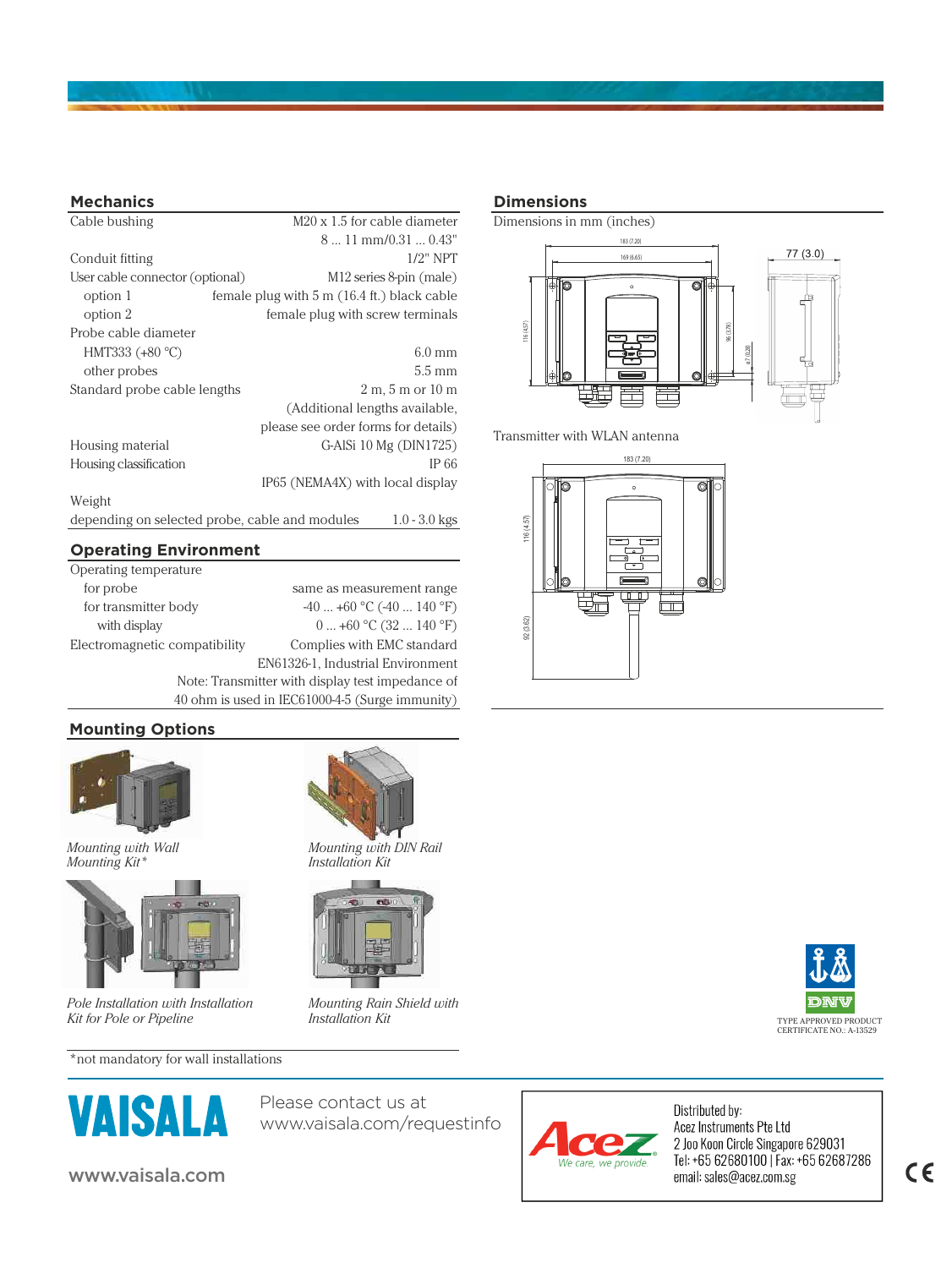# HMT331 Humidity and Temperature Transmitter for Demanding Wall-Mounted Applications



*The HMT331 is a state-of-the-art wall-mounted humidity measurement instrument.*

The Vaisala HUMICAP® Humidity and Temperature Transmitter HMT331 is a high-quality wall-mounted transmitter for demanding HVAC and condition-monitoring applications.

#### **Typical Applications**

- **▪** cleanrooms
- **▪** pharmaceutical processes
- swimming halls
- **▪** museums and archives



*HMT331 Humidity and Temperature Transmitter with short flexible probe and optional WLAN.*

#### **Technical Data**

| Temperature measurement range                    | $-40+60$ °C $(-40+140$ °F) |
|--------------------------------------------------|----------------------------|
| <b>Accessories</b>                               |                            |
| USB service port cable with PC software          | 219916                     |
| Connection cable for HM70                        | 211339                     |
| Wall-mounting plate (plastic)                    | 214829                     |
| Pole installation kit with rain shield           | 215109                     |
| DIN rail installation set                        | 215094                     |
| PPS plastic grid filter with stainless steel net | DRW010281SP                |
| Stainless steel sintered filter                  | HM47280SP                  |

# HMT333 Humidity and Temperature Transmitter for Ducts and Tight Spaces

The Vaisala HUMICAP® Humidity and Temperature Transmitter HMT333 is a versatile instrument for applications where a small remote probe is needed, for example in demanding HVAC applications. Its small thermal mass enables rapid response to temperature changes.



Flexible Installation

To install the probe in ducts, channels, and

*The HMT333 transmitter's compact probe is designed for remote applications.*

through walls, an installation kit is available with a stainless steel flange, lead-through piece, and steel support bar.

The HMT333 has two probe cable options – a flexible rubber cable that withstands temperatures of up to +80 °C, and a durable cable that withstands temperatures of up to +120 °C. Both cable options are available in lengths of 2, 5, and 10 meters. Additionally, flexible rubber cable (+80 °C) is available in 20-meter lengths.

For outdoor environments, the DTR502B solar radiation shield provides protection for the probe. The shield can be installed on a pole, beam, or flat surface.

## **Typical Applications**

- **▪** cleanrooms **▪** pharmaceutical processes
- **▪** environmental chambers
- **▪** processes with moderate temperature and humidity



*Duct installation kit for HMT333 and HMT337.*

#### **Technical Data**

| Temperature measurement range | $-40+80$ °C $(-40+176$ °F) or |
|-------------------------------|-------------------------------|
|                               | $-40+120$ °C $(-40+248$ °F)   |

| <b>Accessories</b>                               |             |
|--------------------------------------------------|-------------|
| Duct installation kit                            | 210697      |
| Cable gland with split seal                      | HMP247CG    |
| USB service port cable with PC software          | 219916      |
| Connection cable for HM70                        | 211339      |
| Wall-mounting plate (plastic)                    | 214829      |
| Pole installation kit with rain shield           | 215109      |
| Solar radiation shield                           | DTR502B     |
| DIN rail installation set                        | 215094      |
| PPS plastic grid filter with stainless steel net | DRW010281SP |
| PPS plastic grid filter                          | DRW010276SP |
| Stainless steel sintered filter                  | HM47280SP   |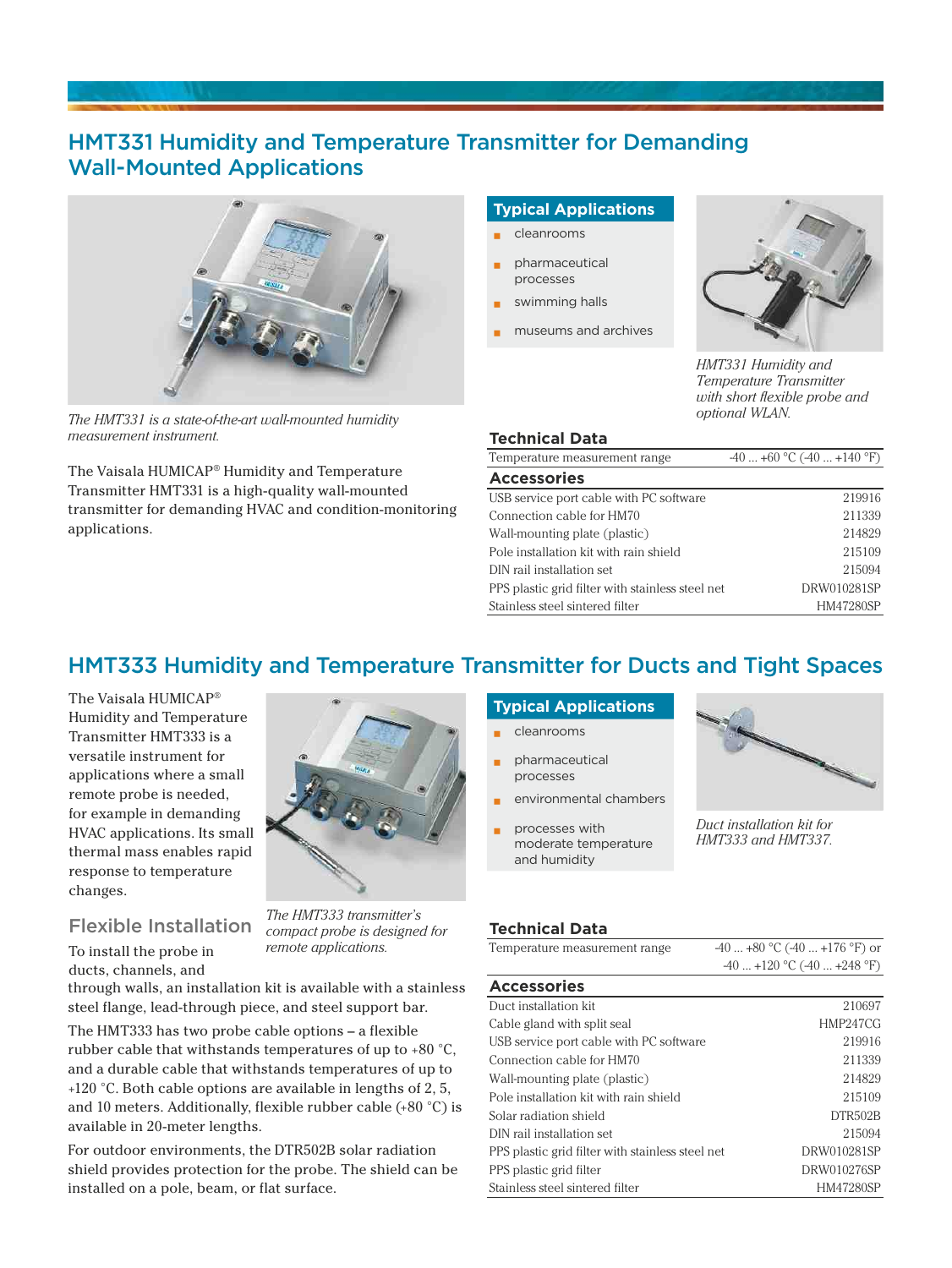# HMT334 Humidity and Temperature Transmitter for High Pressure and Vacuum Applications



*The HMT334 is ideal for permanent installations in pressurized or vacuum processes.*

The Vaisala HUMICAP® Humidity and Temperature Transmitter HMT334 is designed for humidity measurement in pressurized spaces or vacuum chambers. Every probe is tested for gas and vacuum-tight installation.

#### **Typical Applications**

- **▪** test chambers
- **▪** high-pressure and vacuum processes

#### **Technical Data**

| Temperature measurement range                    | $-70+180$ °C ( $-94+356$ °F) |
|--------------------------------------------------|------------------------------|
| Operating pressure                               | $010$ MPa $(0100$ bar)       |
| <b>Accessories</b>                               |                              |
| Fitting body ISO M22 x 1.5                       | 17223SP                      |
| Fitting body NPT 1/2"                            | 17225SP                      |
| USB service port cable with PC software          | 219916                       |
| Connection cable for HM70                        | 211339                       |
| Wall-mounting plate (plastic)                    | 214829                       |
| Pole installation kit with rain shield           | 215109                       |
| DIN rail installation set                        | 215094                       |
| PPS plastic grid filter with stainless steel net | DRW010281SP                  |
| PPS plastic grid filter                          | DRW010276SP                  |
| Stainless steel sintered filter                  | <b>HM47280SP</b>             |
| Stainless steel grid filter                      | HM47453SP                    |

# HMT335 Humidity and Temperature Transmitter for High Temperatures



*The HMT335 has a robust stainless steel probe, ideal for hot processes with high flow rates.*

The Vaisala HUMICAP® Humidity and Temperature Transmitter HMT335 has a long stainless steel probe designed for high temperatures.

# Robust Probe Ideal for High Flow Rates

With high tolerance for mechanical stress and high flow rates, the HMT335 is ideal for duct measurements. The stainless steel installation flange allows easy adjustment of the probe's installation depth.

#### **Typical Applications**

- **▪** hot drying processes
- food processes, e.g. baking ovens



*The installation flange allows easy adjustment of the probe installation depth.*

#### **Technical Data**

| Temperature measurement range                    | $-70$ $+180$ °C ( $-94$ $+356$ °F) |
|--------------------------------------------------|------------------------------------|
| <b>Accessories</b>                               |                                    |
| Mounting flange                                  | 210696                             |
| USB service port cable with PC software          | 219916                             |
| Connection cable for HM70                        | 211339                             |
| Wall-mounting plate (plastic)                    | 214829                             |
| Pole installation kit with rain shield           | 215109                             |
| DIN rail installation set                        | 215094                             |
| PPS plastic grid filter with stainless steel net | DRW010281SP                        |
| PPS plastic grid filter                          | DRW010276SP                        |
| Stainless steel sintered filter                  | HM47280SP                          |
| Stainless steel grid filter                      | HM47453SP                          |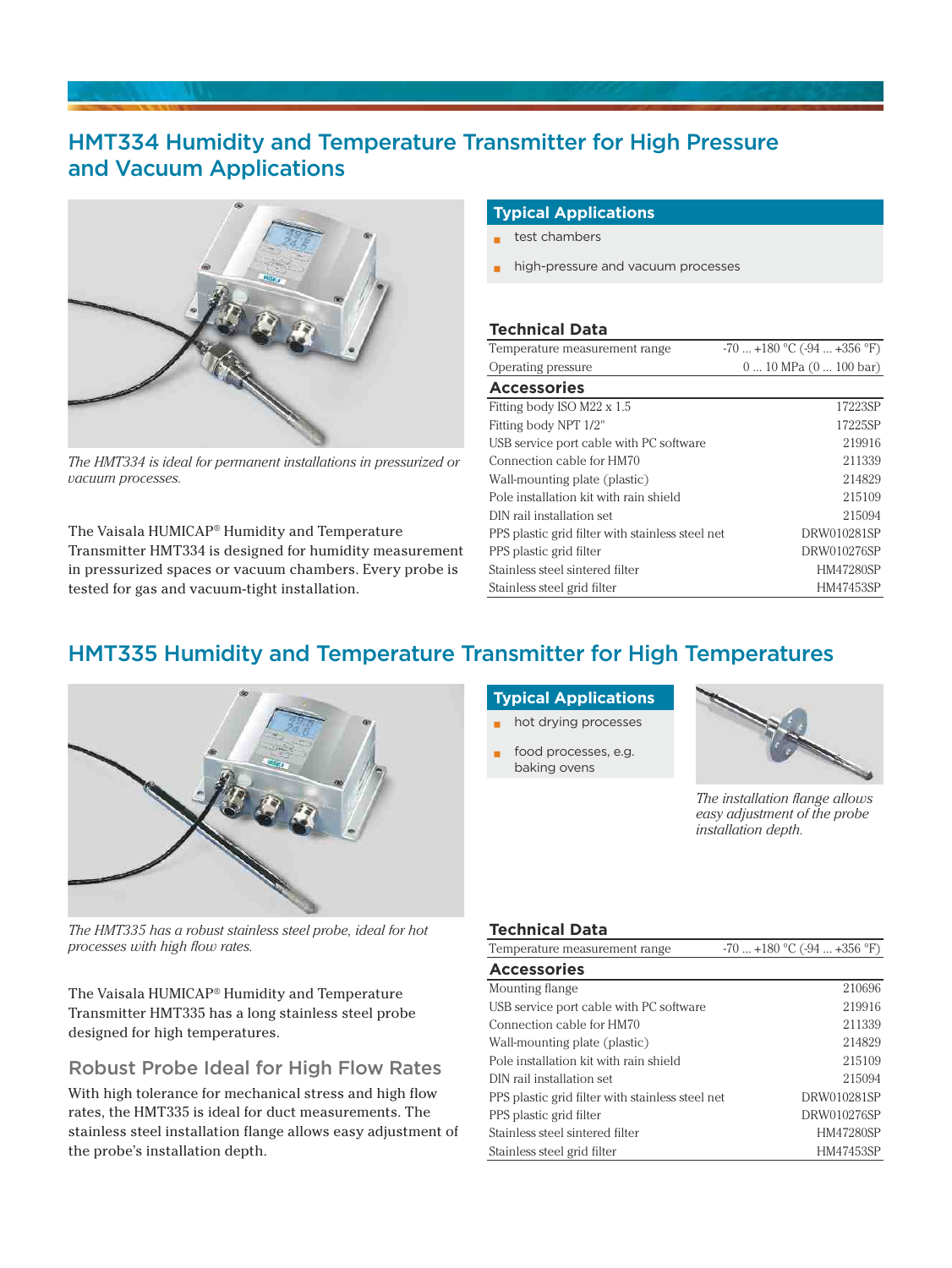# HMT337 Humidity and Temperature Transmitter for High Humidity Applications



*The HMT337 is ideal for the most demanding process and meteorological measurements in high-humidity condensing environments.*

The Vaisala HUMICAP® Humidity and Temperature Transmitter HMT337 is delivered in one of three configurations:

- Basic, with a non-warmed probe for moderate humidity
- With a warmed probe, for near-condensing conditions and dew point measurement
- With a warmed probe and an additional temperature sensor, for near-condensing conditions and relative humidity measurement

# True Humidity Readings in Condensation Conditions

Vaisala's unique warmed probe provides fast and reliable measurement in environments where humidity is near saturation. The heating prevents condensation from forming on the sensor.

As the probe is heated, the humidity level inside it stays below the ambient level. With accurate temperature measurement, the ambient dew point can be calculated precisely.

If the relative humidity value is needed, an additional temperature sensor is used. The measured ambient temperature provides the compensation for calculating relative humidity and other humidity parameters.

# Installation Options

Tight installation through a process wall can be achieved with Swagelok® fittings. The optional HMT330MIK Installation Kit is available for outdoor installations; duct installation kits are also available.

### **Typical Applications**

- **▪** professional meteorology
- **▪** intake air monitoring of engines and gas turbines
	- **▪** timber drying kilns



*Duct installation kit for HMT333 and HMT337.* 

### **Technical Data**

| Temperature measurement range                            | -70  +180 °C (-94  +356 °F) |
|----------------------------------------------------------|-----------------------------|
| Accessories*                                             |                             |
| Cable gland and AGRO                                     | HMP247CG                    |
| Duct installation kit (RH probe)                         | 210697                      |
| Duct installation kit (T probe)                          | 215003                      |
| Swagelok fittings (NPT and ISO) for both RH and T probes |                             |
| (up to 10 bar)                                           |                             |
| Solar radiation shield                                   | DTR502B                     |
| Meteorological installation kit                          | HMT330MIK                   |
| USB service port cable with PC software                  | 219916                      |
| Connection cable for HM70                                | 211339                      |
| Wall-mounting plate (plastic)                            | 214829                      |
| Pole installation kit with rain shield                   | 215109                      |
| DIN rail installation set                                | 215094                      |
| Warmed probe accessory                                   | HMT330WPA                   |
| PPS plastic grid filter with stainless steel net         | DRW010281SP                 |
| PPS plastic grid filter                                  | DRW010276SP                 |
| Stainless steel sintered filter                          | HM47280SP                   |
| Stainless steel grid filter                              | HM47453SP                   |
|                                                          |                             |

\*for more installation accessories, check the order form



Distributed by: Acez Instruments Pte Ltd 2 Joo Koon Circle Singapore 629031 Tel: +65 62680100 | Fax: +65 62687286 email: sales@acez.com.sg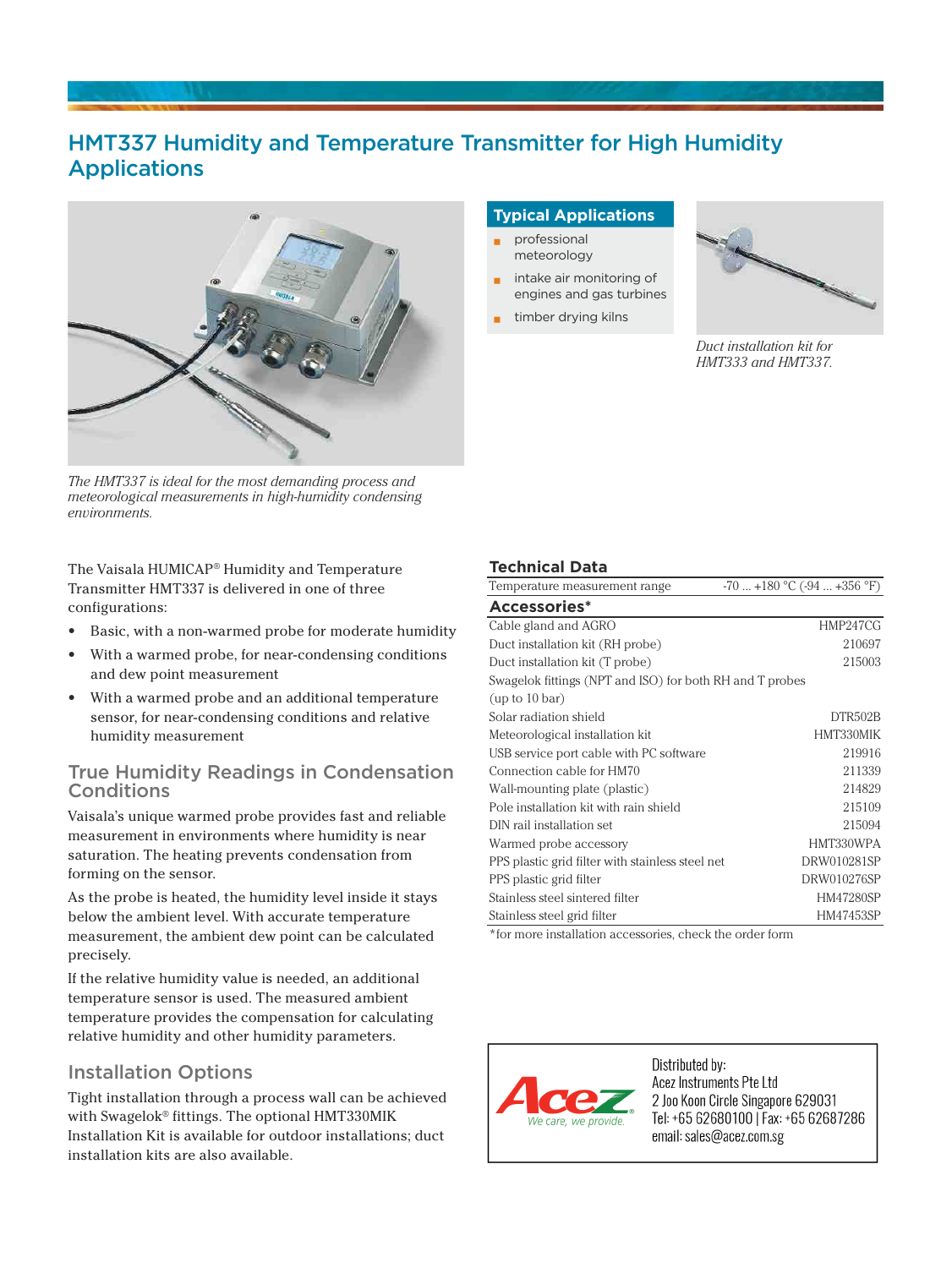# HMT338 Humidity and Temperature Transmitter for Pressurized Pipelines



*The HMT338 is ideal for installations in pressurized processes where the probe needs to be removed while the process is running.*

The Vaisala HUMICAP® Humidity and Temperature Transmitter HMT338 is designed for pressurized processes.

### Insert or Remove the Probe while the Process is Running

With "hot tapping", the probe is inserted directly into the process while it is running, without the need for venting or lowering the process pressure.

The probe is tightened to a ball-valve assembly fixed to the process pipe or wall. The adjustable hex nut is handtightened to temporarily hold the probe in place. The probe is then pushed down to the appropriate depth. The hex nut is then tightened with a wrench to lock the probe in place. Hot tapping is possible in pressures up to 10 bar.

#### **Typical Applications**

- **▪** process lines
- **▪** environmental chambers
- **▪** vacuum-drying processes
- compressed air lines with refrigerant dryers

#### **Technical Data**

| Temperature measurement range                    | $-70$ $+180$ °C ( $-94$ $+356$ °F) |
|--------------------------------------------------|------------------------------------|
| Operating pressure                               | $0 \dots 4MPa (0 \dots 40 bar)$    |
| <b>Accessories</b>                               |                                    |
| Ball-valve set                                   | BALLVALVE-1                        |
| Pressure fitting ISO 1/2 to NPT 1/2              | 210662                             |
| USB service port cable with PC software          | 219916                             |
| Connection cable for HM70                        | 211339                             |
| Wall-mounting plate (plastic)                    | 214829                             |
| Pole installation kit with rain shield           | 215109                             |
| DIN rail installation set                        | 215094                             |
| PPS plastic grid filter with stainless steel net | DRW010281SP                        |
| PPS plastic grid filter                          | DRW010276SP                        |
| Stainless steel sintered filter                  | HM47280SP                          |
| Stainless steel grid filter                      | HM47453SP                          |



Distributed by: Acez Instruments Pte Ltd 2 Joo Koon Circle Singapore 629031 Tel: +65 62680100 | Fax: +65 62687286 email: sales@acez.com.sg